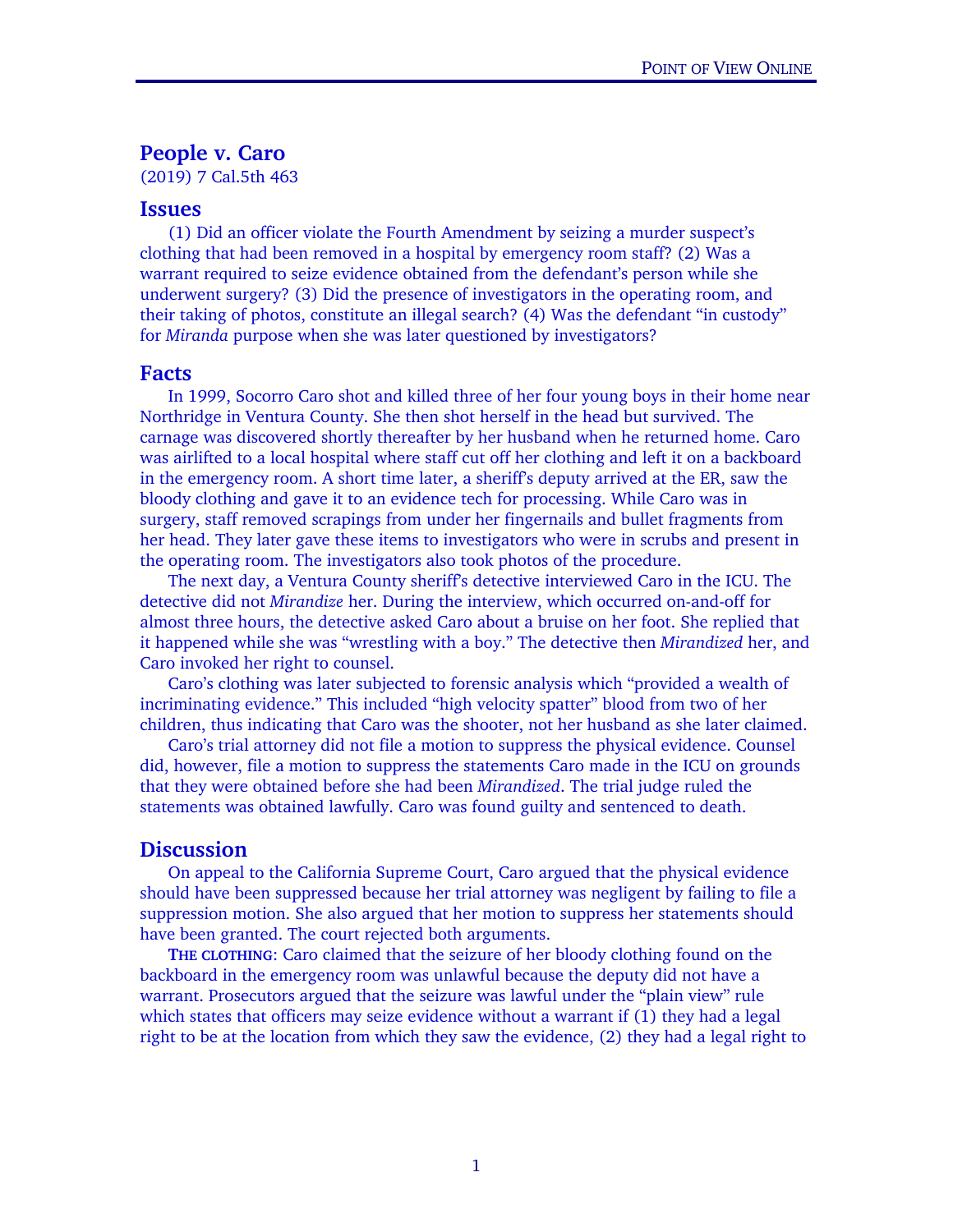-

enter the location, and (3), before the officers seized the evidence, they had probable cause to believe it was, in fact, evidence of a crime. $<sup>1</sup>$ </sup>

 It was apparent that all three requirements were satisfied since the deputy was lawfully present in the emergency room, the clothing was not located in a place in which Caro had a reasonable expectation of privacy and, given the nature of the crime under investigation, the deputy had probable cause to believe the bloody clothing constituted evidence. The court did not, however, rule on these issues because, as noted, Caro's attorney did not file a motion to suppress the evidence, and Caro failed to demonstrate that such a motion would have been granted. (It seems apparent that the seizure was lawful.)

EVIDENCE OBTAINED DURING SURGERY: As noted, while Caro was in surgery, staff took scrapings from under her fingernails, and bullet fragments from her head. And a nurse later gave this evidence to investigators. The scrapings were later determined to contain blood from the children, and this was used by prosecutors as additional evidence that Caro was the shooter.

There is not much case law on whether, or to what extent, a suspect who was injured during the commission of a crime has a reasonable expectation of privacy as to clothing removed from her body by hospital staff. Although the court noted that "concerns about incursions on the privacy we maintain in our bodies are heightened during medical procedures," it did not rule on whether the scrapings and photos should have been suppressed. This was because it concluded that the photos would not have affected the jury's verdict since there was other substantial evidence that Caro was near her children when she shot them. (Because it appears that the scrapings were taken for the sole purpose of obtaining evidence pertaining to the murders—not as a routine hospital procedure—the legality of this intrusion is questionable. $2$ )

 As for the bullet fragments that were removed from Caro's head by doctors, the court ruled that the subsequent seizure by officers did not violate the Fourth Amendment because "the removal of a bullet by medical personnel acting independently of law enforcement directives" does not violate the Fourth Amendment.<sup>3</sup>

INVESTIGATORS' PRESENCE DURING SURGERY: Caro also argued that the presence of investigators during the surgery, and their taking of photos, constituted an illegal search. This was a difficult issue because taking photos of a surgical procedure is highly intrusive. But, again, the court did not need to resolve this issue because it concluded that the

<sup>1</sup> See *Minnesota v. Dickerson* (1993) 508 U.S. 366, 375 ["The rationale of the plain-view doctrine is that if contraband is left in open view and is observed by a police officer from a lawful vantage point, there has been no invasion of a legitimate expectation of privacy and thus no 'search'"]; *Washington v. Chrisman* (1982) 455 U.S. 1, 5-6 ["The 'plain view' exception to the Fourth Amendment warrant requirement permits a law enforcement officer to seize what clearly is incriminating evidence or contraband when it is discovered in a place where the officer has a right to be."].

 $2$  **NOTE**: One possible, but untested, option would be to seize the scrapings without a warrant due to exigent circumstances, then seek a warrant to analyze them.

<sup>3</sup> See *United States v. Jacobsen* (1984) 466 U.S. 109, 113 ["[The Fourth Amendment] is wholly inapplicable to a search or seizure, even an unreasonable one, effected by a private individual not acting as an agent of the Government or with the participation or knowledge of any governmental official."]; *People v. Wachter* (1976) 58 Cal.App.3d 911, 920 [the exclusionary rule "does not extend to cases where evidence has been seized or obtained by a private citizen unless that citizen was then acting as an agent for the government"].